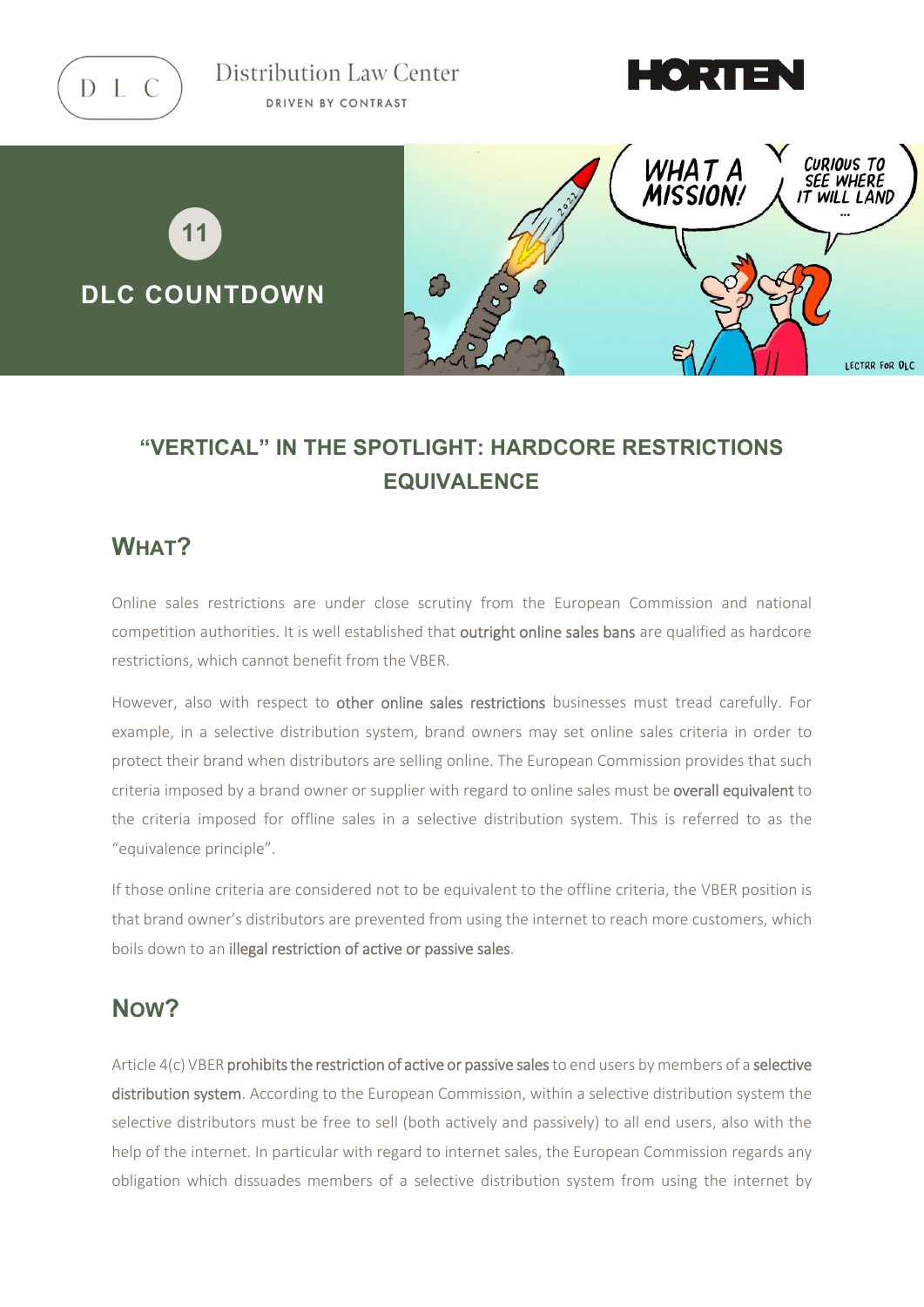

imposing criteria for online sales which are not overall equivalent to the criteria imposed for offline sales as hardcore restrictions. This means that the system cannot benefit from the VBER.

The current Vertical Guidelines explicitly state that the equivalence principle does not require that the criteria imposed for online sales must be **identical** to those imposed for offline sales, but rather that they should pursue the same objectives and achieve comparable results and that the difference between the criteria must be justified by the different nature of these two distribution modes. This is illustrated by a number of examples in the current Vertical Guidelines.

### **THE FUTURE AS OF 1 JUNE 2022?**

With regard to the equivalence principle, the European Commission seems to be moving in a new direction by focusing on the actual restriction of the use of the internet. In the current proposals for the Vertical Guidelines, the equivalence test for hybrid distribution scenarios is abandoned.

In the current proposals of the Vertical Guidelines a closer link is made with respect to the prevention of the effective use of the internet. Considering the different characteristics of online and offline sales, a supplier operating a selective distribution system may impose online criteria on its authorized distributors which are not identical to the offline criteria, provided that the authorized distributors are not directly or indirectly prevented from effectively using the internet when selling the contract goods.

The following practical example is included in the current proposals of the Vertical Guidelines:

A supplier may establish specific online requirements to ensure certain service quality standards are complied with, including (i) the set-up and operation of an online after-sales help desk, (ii) a requirement to cover the costs of customers returning the product or (iii) the use of secure payment systems. According to the current proposals of the Vertical Guidelines, such requirements do not amount to a blacklisted customer or territorial restriction.

### **IN PRACTICE?**

The equivalence test is abolished and replaced by a new "effective use of the internet" test under the new VBER regime.